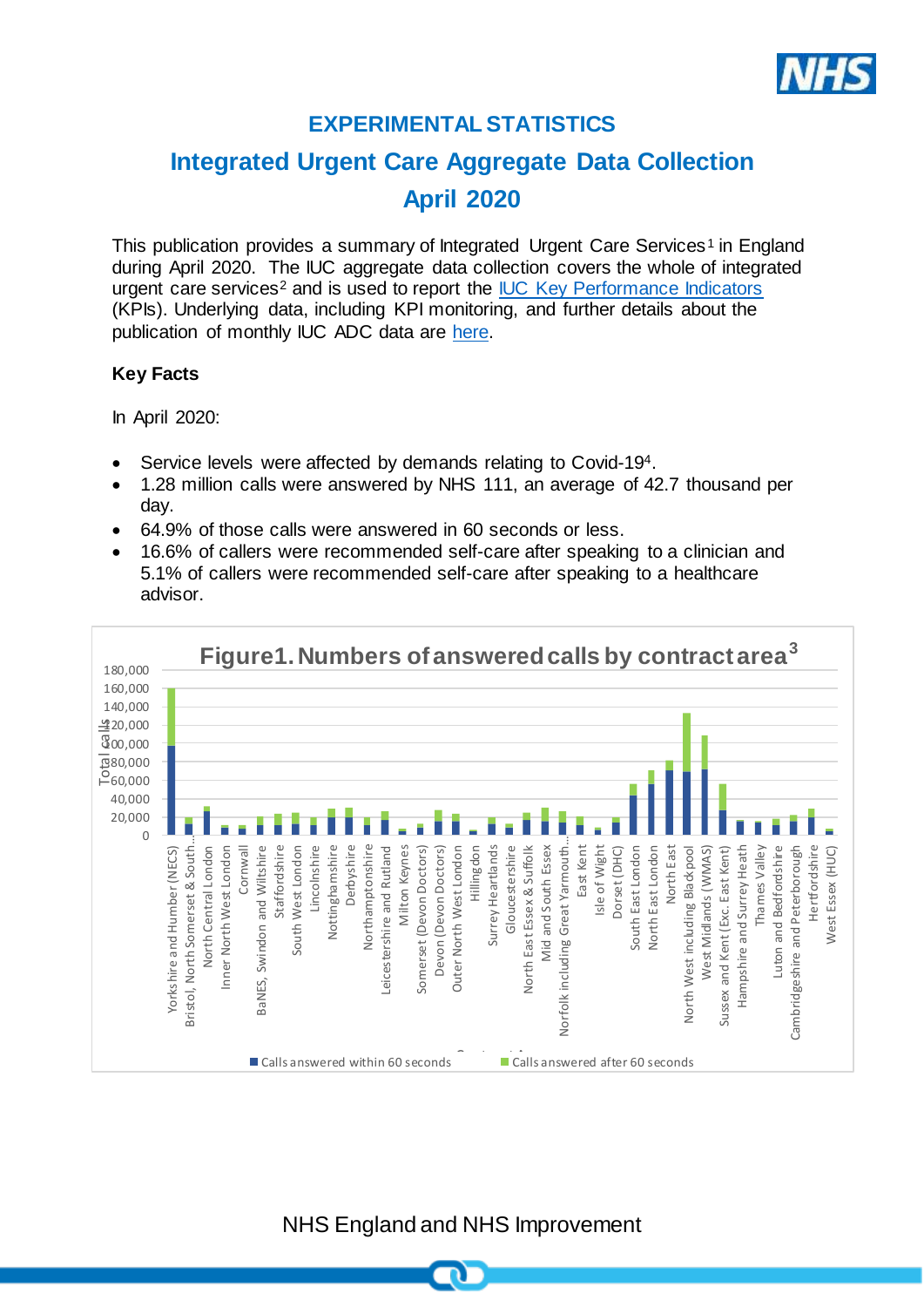### **Background**

The IUC ADC monitors the effectiveness of fully integrated urgent care services through the NHS 111 single entry point. IUC is the provision of a functionally integrated 24/7 urgent care access, clinical advice and treatment service (incorporating NHS 111 and out of hours services). Organisations collaborate to deliver high quality clinical assessment, advice and treatment to shared standards and processes, with clear accountability and leadership. Central to this is access to a wide range of clinicians; both experienced generalists and specialists. The service also offers advice to health professionals in the community, such as general practitioners, paramedics and emergency technicians, so that no decision needs to be taken in isolation. IUC services include:

- the assessment and management of patients by telephone who have called NHS 111.
- the face-to-face management of patients in any treatment centre (dealing with urgent care), the patient's residence or other location if required.

# **Comparison with the NHS 111 Minimum Data Set**

At the current time, the NHS 111 Minimum Data Set (MDS) remains the official data source, while we work on data quality and completeness of the IUC ADC. The NHS 111 MDS has been published monthly as Official Statistics since February 2012, focusing on a subset of the IUC service both in terms of data items (specifically call handling and dispositions after triage) and coverage. Some definitions in the IUC ADC have been revised to provide better clarity so not all data items are directly comparable to the [NHS 111 MDS April](https://www.england.nhs.uk/statistics/wp-content/uploads/sites/2/2020/05/NHS-111-MDS-May-2020-Statistical-Note.pdf) 2020 due to differences in definitions. Users are advised to refer to the specification guidance for each collection which are available [here](https://www.england.nhs.uk/statistics/statistical-work-areas/nhs-111-minimum-data-set/integrated-urgent-care-aggregate-data-collection-iuc-adc/) when interpreting figures.

### **Data Quality**

Data for the IUC ADC are provided by lead data providers for each integrated urgent care service in England. It is the responsibility of commissioners of an IUC service to identify lead providers and ensure that data are supplied each month. While lead providers are responsible for collating and coordinating information for IUC ADC, they are not necessarily contracted to deliver all NHS 111 and out of hours services in the contract area. Integrated Urgent Care is provided by a variety of organisations, including ambulance services, private companies, not for profit organisations and NHS Trusts. The quality of data in this report is therefore dependent upon all parts of the IUC service supplying data to the relevant lead data provider. Where figures reflect activity by more than one IUC service provider, there may be wide variation in the underlying performance of individual parts of the service.

Details of comments received from lead data providers about specific aspects of data quality are provided [here.](https://www.england.nhs.uk/statistics/statistical-work-areas/nhs-111-minimum-data-set/integrated-urgent-care-aggregate-data-collection-iuc-adc/) This include details about missing or incomplete data; we recommend that this information is considered when interpreting results.